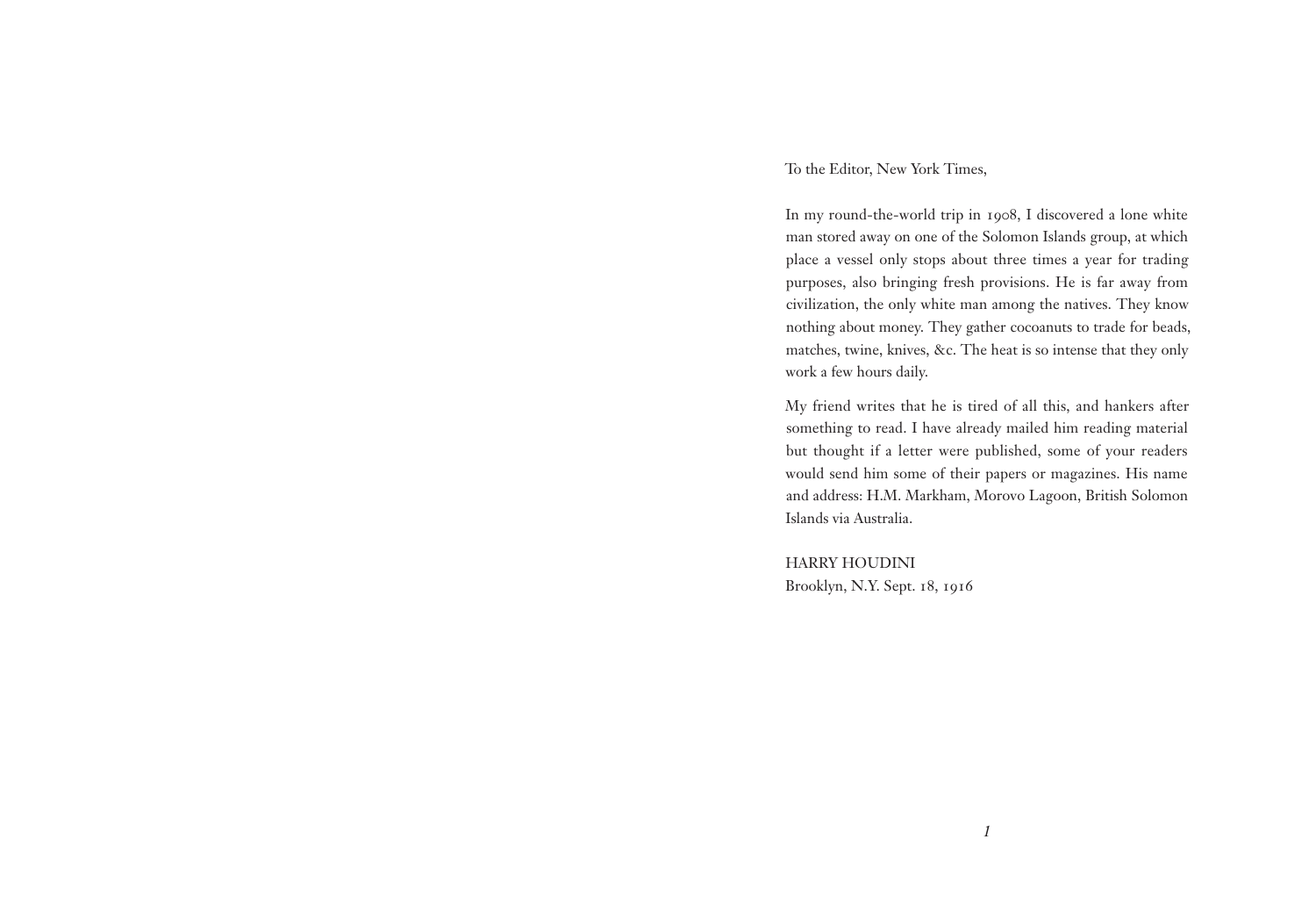I register tomorrow for enlisting. *Hurrah*, now I am one of the boys.

Harry Handcuff Houdini Scholar of the Occult Weak left hand Blue Black Jew Has person lost arm, leg, hand, eye? Mother

Suspended by my ankles in a strait-jacket from some high building, I extricate myself in mid air.

While they put the jacket on, I square my shoulders and distend my chest like a cunning horse.

Once I am hanging safely above their fear and they are safely unable to hear the cost, I dislocate both shoulders.

With my hands still enclosed in the sleeves of the jacket, I reach up my back and fumble the back buckles loose.

Then I am entirely free.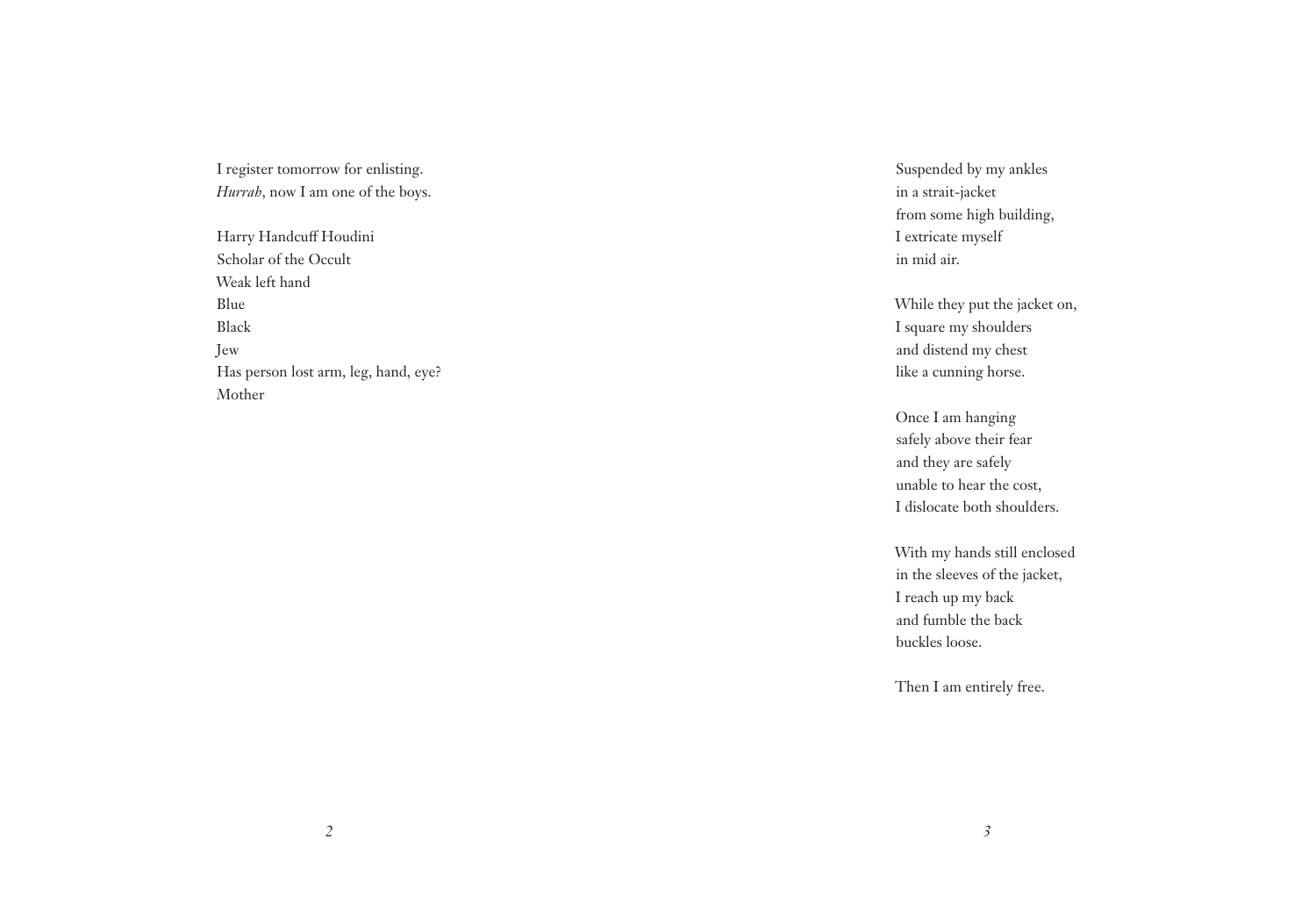In February 1916, an explosion in a tunnel under the East River blew four workmen up through twenty feet of river silt, up through the river itself, and forty feet into the air on the crest of a geyser.

One man, Marshall Mabey, survived.

It is said that Houdini visited Mabey in hospital the next day, pushed past the man's wife and sons gathered around his bed, and spoke to Mabey through his bandages.

It is also said that Mabey's sons threw Houdini out of the room.

*I need to know how it felt to pass through earth and water, and what you did, as you travelled, to survive.*

*You must have done something. Please! Tell me what you did!*